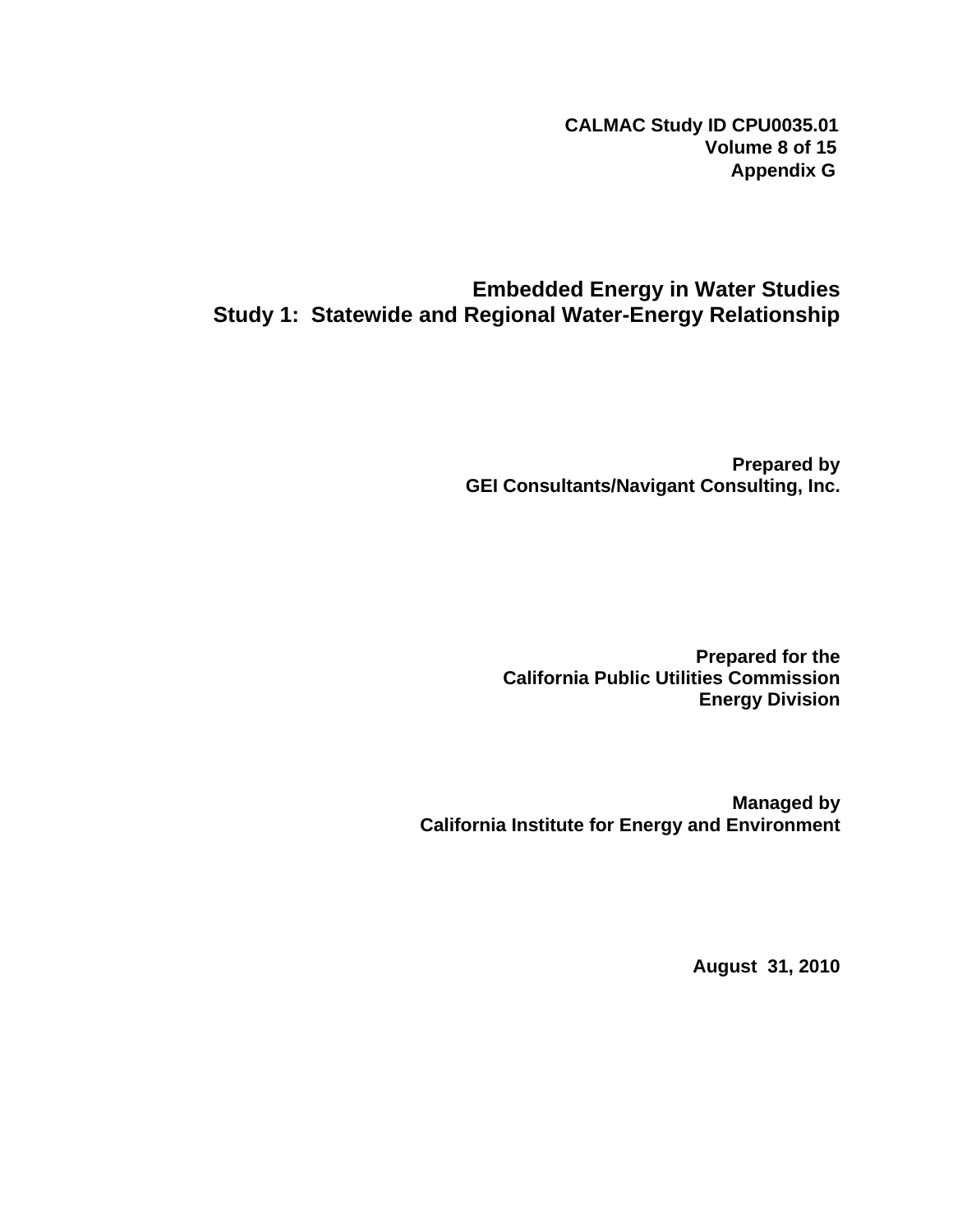Approximately 14.5 million acre-feet of groundwater is pumped annually, for agricultural, municipal, and industrial uses throughout the state (DWR Bulletin 118, 2003 Update). Groundwater is the most utilized marginal water supply for water agencies in California. As a part of Study 1, a model was developed to forecast energy consumption of California's water system. The model forecasts annual energy consumption, then displays monthly energy consumption as a function of supply. As a part of the model groundwater was used as the marginal or balancing supply to meet projected water demand in each of the State's ten hydrologic regions. In order to forecast energy consumption of the State's water system energy intensity values for each system component were developed. Energy intensity is a per unit value of energy use, therefore a forecasted amount of water use can be used to determine energy consumption.

There were two components of developing the groundwater portion of the model, first energy intensity of groundwater needed to be determined for each hydrologic region. Second, monthly groundwater pumping trends needed to be determined.

In order to develop energy intensities for each hydrologic region the Study Team needed to determine the volume of water pumped, and depth to water for each hydrologic region. The California Department of Water Resources (DWR) tracks water supply and demand through annual water balances, which track total groundwater withdrawal. DWR Supplied water balances for each Planning Area for water years 1998-2005<sup>1</sup>. The most detailed level of data available was at the Planning Area Level, Attachment A shows the DWR Planning Area Map. There are 57 Planning Areas that breakdown the hydrologic regions into more manageable and unique regions. It was decided to develop groundwater energy intensities by Planning Area then role the Planning Area energy intensities up the hydrologic region level. Table G-1 shows the energy intensities develop for each of the hydrologic regions.

 $\overline{a}$ 

 $1$  Department of Water Resources Bulletin 160 Updates 2005 and 2009.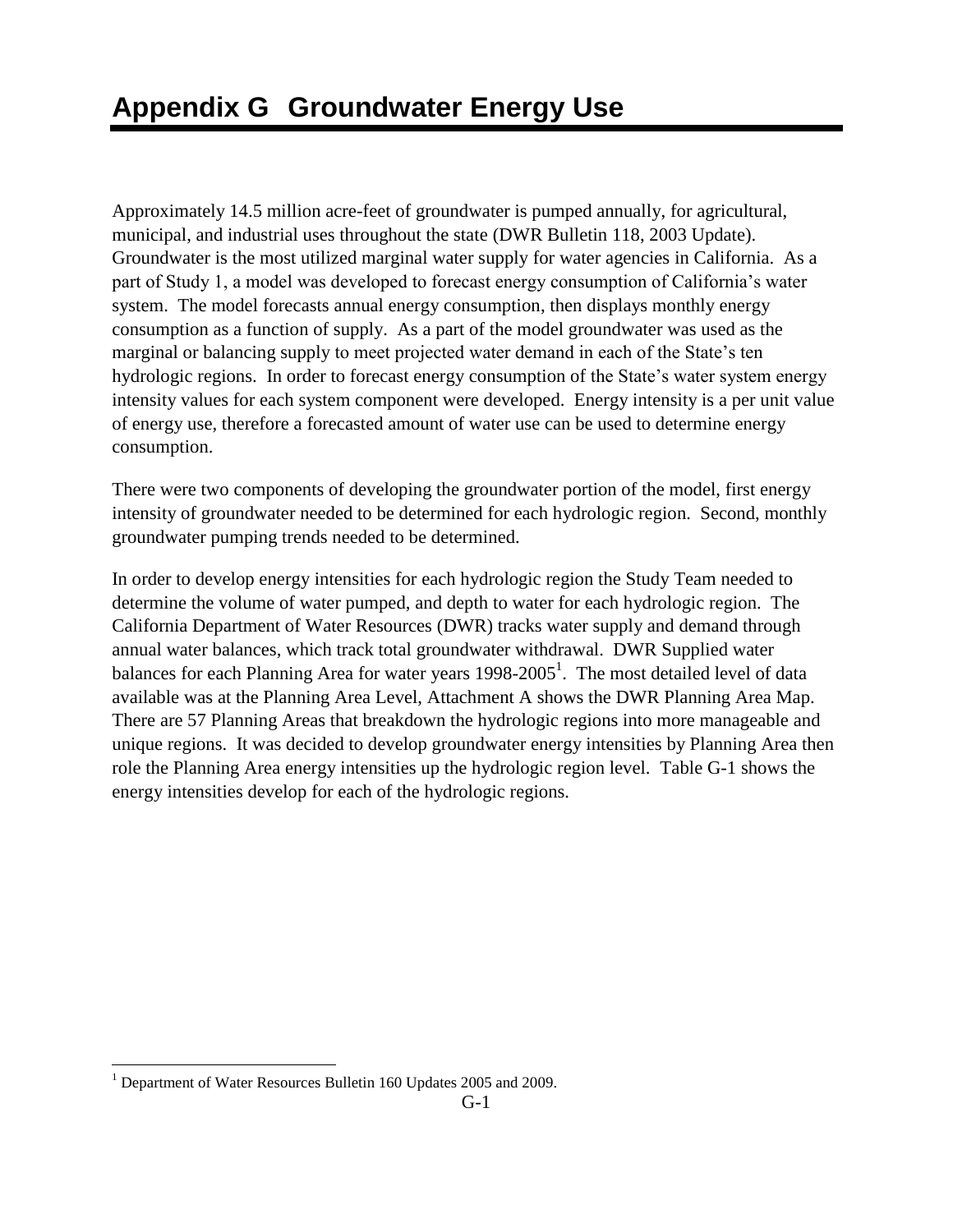| Energy Intensity, I (kWh/AF) |                   |      |      |      |      |      |      |      |  |  |  |
|------------------------------|-------------------|------|------|------|------|------|------|------|--|--|--|
|                              | <b>Water Year</b> |      |      |      |      |      |      |      |  |  |  |
|                              | 1998              | 1999 | 2000 | 2001 | 2002 | 2003 | 2004 | 2005 |  |  |  |
| <b>North Coast</b>           | 173               | 169  | 169  | 162  | 162  | 167  | 166  | 176  |  |  |  |
| San Francisco Bay            | 310               | 341  | 342  | 346  | 340  | 347  | 339  | 357  |  |  |  |
| <b>Central Coast</b>         | 404               | 368  | 388  | 431  | 454  | 524  | 533  | 585  |  |  |  |
| <b>South Coast</b>           | 505               | 536  | 541  | 581  | 569  | 596  | 610  | 593  |  |  |  |
| <b>Sacramento River</b>      | 178               | 176  | 184  | 188  | 187  | 183  | 177  | 177  |  |  |  |
| San Joaquin River            | 226               | 230  | 223  | 226  | 212  | 255  | 229  | 243  |  |  |  |
| <b>Tulare Lake</b>           | 369               | 351  | 369  | 378  | 396  | 409  | 409  | 431  |  |  |  |
| North Lahontan               | 159               | 150  | 163  | 175  | 167  | 175  | 176  | 170  |  |  |  |
| South Lahontan               | 379               | 351  | 356  | 332  | 336  | 350  | 349  | 362  |  |  |  |
| <b>Colorado River</b>        | 405               | 417  | 435  | 442  | 422  | 450  | 480  | 520  |  |  |  |

 **Table G-1. Energy Intensity for Each Hydrologic Region by Water Year**

Development of monthly pumping trends was looked at from two perspectives, agricultural pumping and Municipal and Industrial (Urban) Pumping. In the case of agriculture, the pumping season typically last 6 to 8 months depending on the water year type and water availability. Alternatively, urban pumping is more constant throughout the year though it was found there is a relative increase in production during the summer months due to outdoor residential water use. Data collected for both Study 1 and Study 2 were used to develop monthly profiles for both agricultural and urban groundwater pumping. Table G-2 shows the percent of total groundwater production for each hydrologic region by agricultural and urban uses.

DWR created future demand projections for 2010, 2020 and 2030 based on the water year 2000. Since the model also uses the demand projections, the monthly profiles were developed based on water year 2000. Data collected from Modesto Irrigation District was used to create the agricultural production profile. Data collected for Study 2 was used to develop urban production profiles. These profiles were then used in conjunction with the agricultural and urban water volumes for each Hydrologic Region to distribute the annual volumes from the water balance to monthly volumes.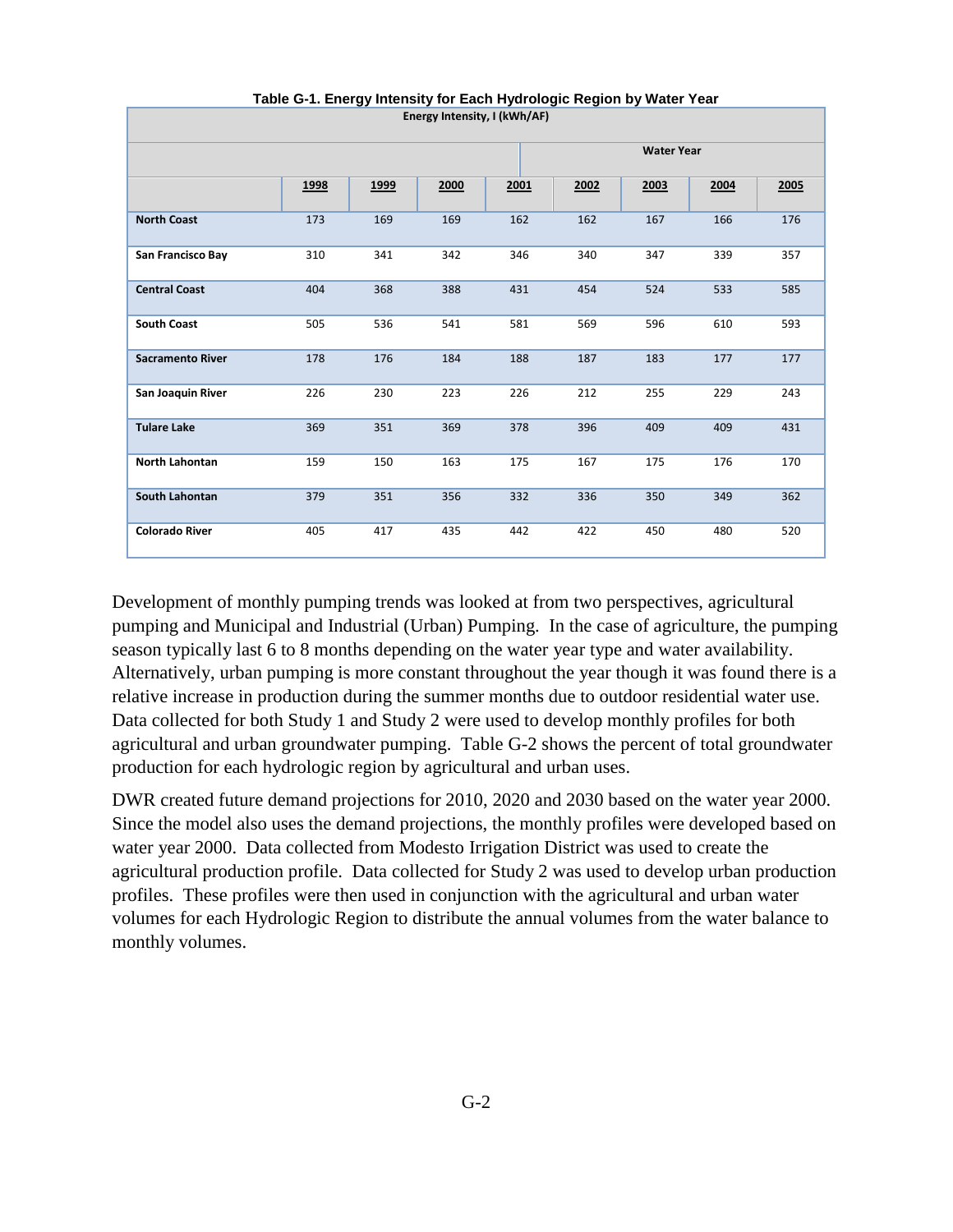| % of Hydrologic Region Groundwater Production |     |      |      |      |       |       |       |       |       |       |      |      |      |
|-----------------------------------------------|-----|------|------|------|-------|-------|-------|-------|-------|-------|------|------|------|
| <b>Month</b>                                  |     | Jan  | Feb  | Mar  | Apr   | May   | Jun   | Jul   | Aug   | Sep   | Oct  | Nov  | Dec  |
|                                               | Ag  | 0.0% | 0.0% | 1.0% | 11.8% | 10.6% | 12.7% | 13.9% | 13.6% | 9.1%  | 7.9% | 0.0% | 0.0% |
| <b>North Coast</b>                            | Urb | 1.3% | 1.2% | 1.4% | 1.7%  | 2.1%  | 2.1%  | 1.9%  | 1.9%  | 1.7%  | 1.5% | 1.1% | 1.2% |
| San<br>Francisco                              | Ag  | 0.0% | 0.0% | 0.2% | 2.1%  | 1.9%  | 2.3%  | 2.5%  | 2.4%  | 1.6%  | 1.4% | 0.0% | 0.0% |
| Bay                                           | Urb | 5.5% | 4.1% | 4.9% | 6.9%  | 8.8%  | 9.3%  | 9.7%  | 9.2%  | 9.1%  | 8.2% | 5.0% | 5.0% |
| Central                                       | Ag  | 0.0% | 0.0% | 1.0% | 11.4% | 10.2% | 12.3% | 13.4% | 13.1% | 8.8%  | 7.6% | 0.0% | 0.0% |
| Coast                                         | Urb | 1.3% | 1.1% | 1.6% | 2.2%  | 2.3%  | 2.6%  | 2.8%  | 2.3%  | 1.9%  | 1.6% | 1.1% | 1.2% |
|                                               | Ag  | 0.0% | 0.0% | 0.0% | 0.0%  | 0.0%  | 0.0%  | 0.0%  | 0.0%  | 0.0%  | 0.0% | 0.0% | 0.0% |
| <b>South Coast</b>                            | Urb | 4.8% | 4.3% | 6.2% | 8.4%  | 8.8%  | 10.0% | 10.8% | 8.9%  | 7.1%  | 6.0% | 4.2% | 4.5% |
| Sacramento<br>River                           | Ag  | 0.0% | 0.0% | 1.1% | 12.7% | 11.4% | 13.7% | 15.0% | 14.6% | 9.8%  | 8.5% | 0.0% | 0.0% |
|                                               | Urb | 0.9% | 0.8% | 1.0% | 1.0%  | 1.2%  | 1.4%  | 1.5%  | 1.4%  | 1.4%  | 1.4% | 0.7% | 0.5% |
| San Joaquin                                   | Ag  | 0.0% | 0.0% | 1.2% | 13.6% | 12.2% | 14.6% | 16.0% | 15.6% | 10.5% | 9.0% | 0.0% | 0.0% |
| <b>River</b>                                  | Urb | 0.4% | 0.4% | 0.6% | 0.8%  | 0.8%  | 0.9%  | 1.0%  | 0.8%  | 0.6%  | 0.5% | 0.4% | 0.4% |
| <b>Tulare Lake</b>                            | Ag  | 0.0% | 0.0% | 1.2% | 13.9% | 12.4% | 14.9% | 16.3% | 15.9% | 10.7% | 9.2% | 0.0% | 0.0% |
|                                               | Urb | 0.3% | 0.3% | 0.4% | 0.6%  | 0.6%  | 0.7%  | 0.8%  | 0.6%  | 0.4%  | 0.3% | 0.2% | 0.3% |
| <b>North</b>                                  | Ag  | 0.0% | 0.0% | 1.2% | 13.7% | 12.3% | 14.7% | 16.1% | 15.7% | 10.5% | 9.1% | 0.0% | 0.0% |
| Lahontan                                      | Urb | 0.4% | 0.3% | 0.5% | 0.7%  | 0.7%  | 0.8%  | 0.9%  | 0.7%  | 0.6%  | 0.5% | 0.3% | 0.4% |
| South                                         | Ag  | 0.0% | 0.0% | 0.7% | 8.7%  | 7.8%  | 9.3%  | 10.2% | 9.9%  | 6.7%  | 5.8% | 0.0% | 0.0% |
| Lahontan                                      | Urb | 2.4% | 2.1% | 3.0% | 4.1%  | 4.3%  | 4.9%  | 5.3%  | 4.3%  | 3.4%  | 2.9% | 2.0% | 2.2% |
| Colorado                                      | Ag  | 0.0% | 0.0% | 0.5% | 5.6%  | 5.0%  | 6.0%  | 6.5%  | 6.4%  | 4.3%  | 3.7% | 0.0% | 0.0% |
| River                                         | Urb | 3.6% | 3.2% | 4.6% | 6.2%  | 6.5%  | 7.4%  | 8.0%  | 6.5%  | 5.2%  | 4.4% | 3.1% | 3.3% |

 **Table G-2. Percent of Hydrologic Region Groundwater Production by Use.**

### **G.1 Groundwater Energy**

Energy consumption of groundwater pumping can be calculated using well known engineering equations and conversions. The steps taken to determine variables for each equation are discussed in the following sections.

In order to calculate groundwater energy consumption several variables need to be determined including; flow rate, pumping head, and plant efficiency that are used in the following equation:

$$
BHP = \frac{Q * G * H}{3960 * np}
$$

In this equation BHP is the Brake Horse Power, Q is the pump flow in gallons per minute (gpm), G is the specific gravity of the fluid pumped, H is the total dynamic head pump, and  $n_p$  is the pumps efficiency.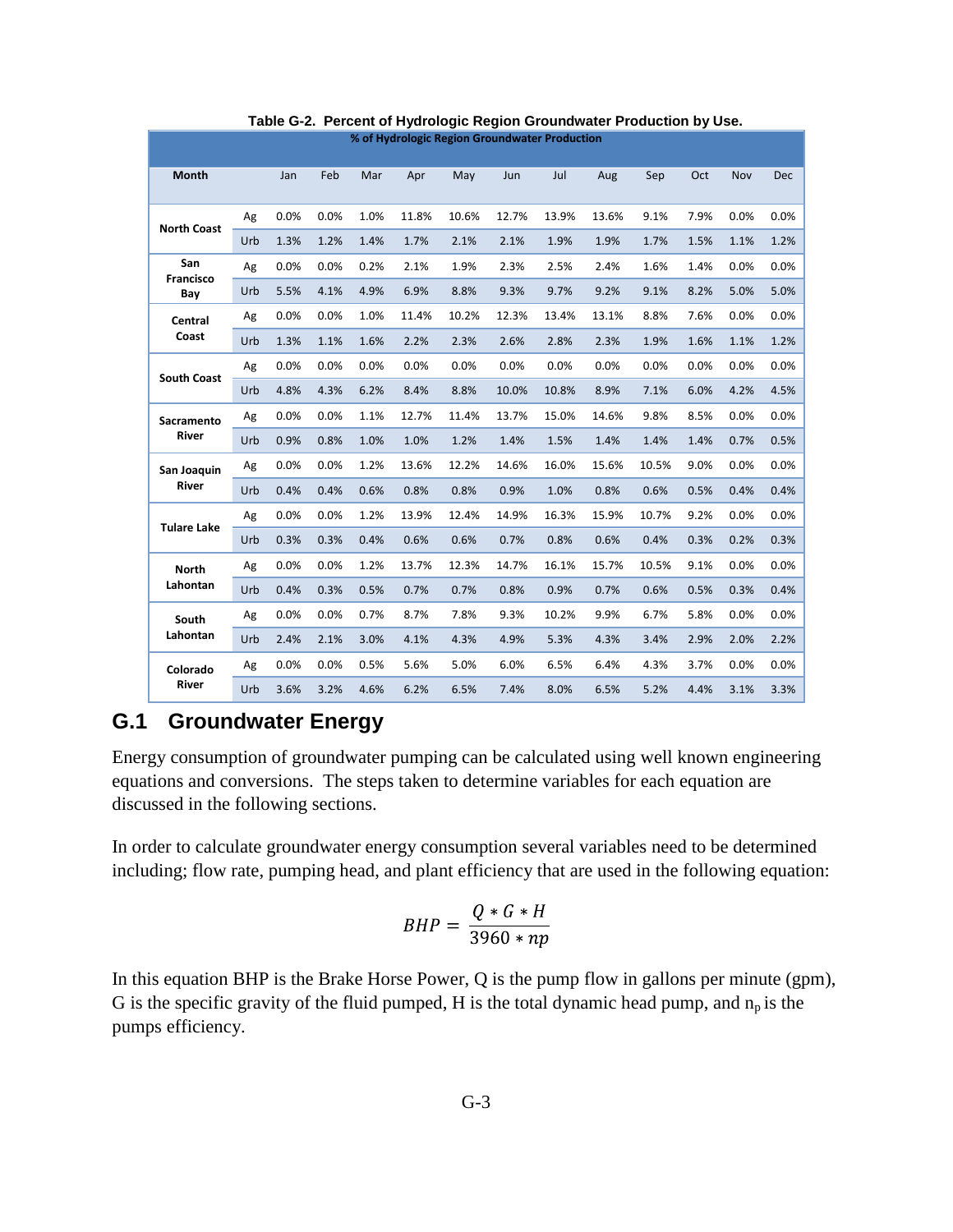Under normal design conditions all of these factors would be determined for single pump, however for this study the most detailed water data available for statewide groundwater production was Department of Water Resources (DWR) Planning Area water balances. Therefore, each planning area is being treated as two pumps, an agricultural (AG) pump and a municipal/industrial (MI) pump. The two pump method is being used in modeling groundwater energy consumption because AG and MI pumping have considerably different operational standards and conditions that apply. The following sections describe how AG and MI flows, pump head, and pumping plant efficiency were determined for each DWR Planning Area (PA), how those values were rolled up to provide groundwater energy intensity values for each hydrologic region.

#### *G.1.1 Flow*

 $\overline{a}$ 

Annual Production volumes in acre-feet were taken from DWR's planning area water balances for water years 1998 through  $2005^2$ <sup>3</sup>. Total groundwater production is the sum of the net groundwater withdrawal and deep percolation of surface and groundwater categories from the water balance. These data are based on the data collected from urban agencies that use groundwater as a supply, and estimated agricultural groundwater production. Agricultural groundwater production for each region is based on the crop specific acreage that is surveyed by DWR and the evapo-transpiration rates of each crop.

### *G.1.2 DWR Water Balances*

DWR water balances provide supply and demand information for water years. Water years start in October and continue through September of the following year. For example, water year 1998 starts in October of 1997 and ends in September of 1998. The Applied Water Use numbers were used for the groundwater energy model. The Applied Water Use balances were used as opposed to Net Water Use because they provide total groundwater withdrawal where the Net Water Use balances only provide net groundwater withdrawal which in some cases was significantly lower than the total groundwater withdrawal. To acquire total groundwater withdrawal the Groundwater Net Withdrawal and Deep Percolation of Surface and Groundwater categories were added together. Attachment A shows an example of DWR's water balance.

Agricultural groundwater production and Municipal and Industrial groundwater production serve vastly different purposes and thus need to be analyzed differently. To analyze each component of groundwater production differently a flow was needed for each. In order to distribute the volumes from each Planning Area water balance into AG and MI volumes, the percent of total AG and MI volume for each year was determined. For example in Planning Area 403 (Santa Ana Planning Area), which is part of the South Coast Hydrologic Region, has high MI demand therefore it is assumed that a large percentage of the groundwater pumped is used for MI purposes.

 $2$  1998, 2000, and 2001 water balances are available to the public at http://www.waterplan.water.ca.gov/

<sup>&</sup>lt;sup>3</sup> 1999, 2002, 2003, and 2005 water balances were provided by the California Department of Water Resources.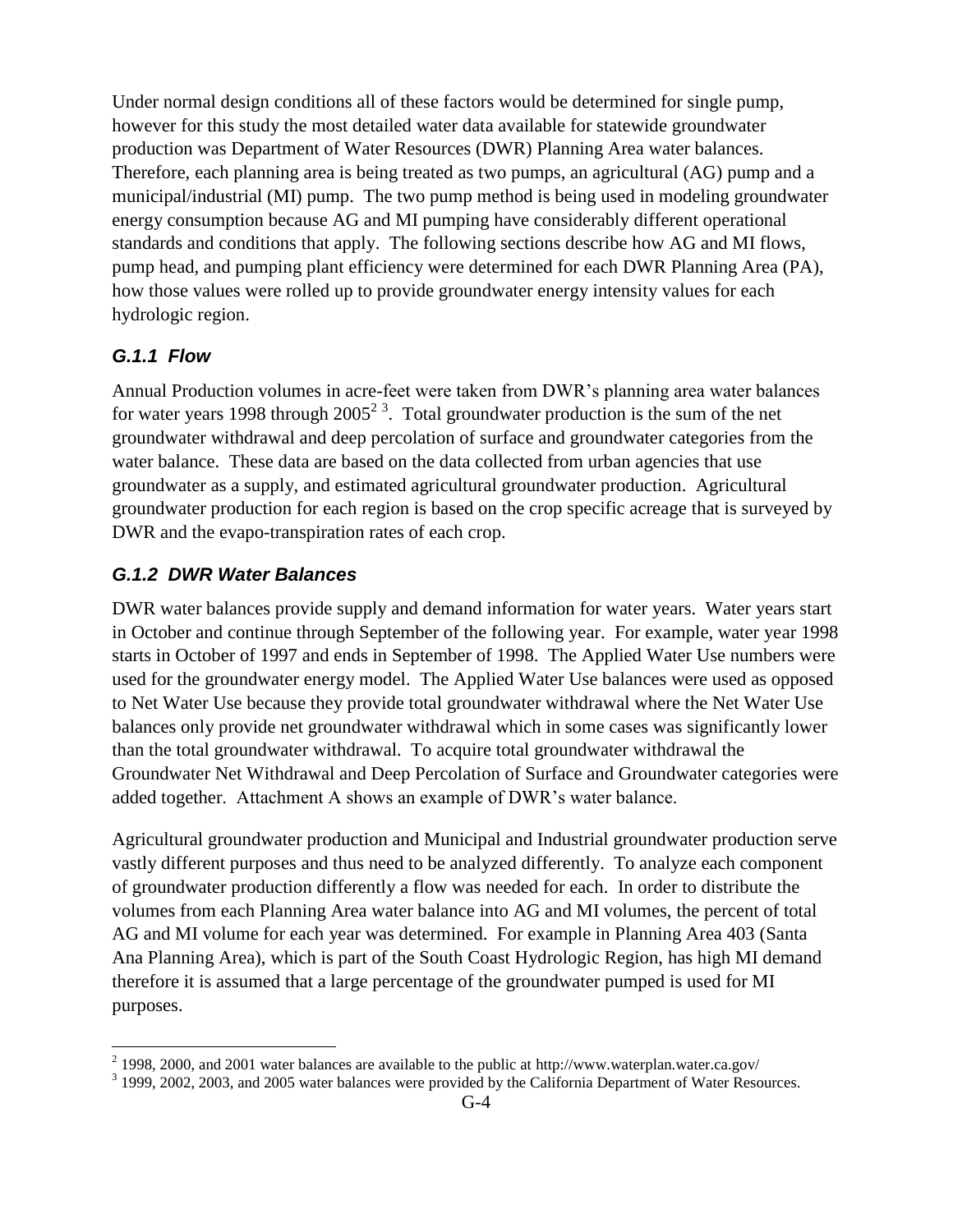|                                       | 1998      | 1999      | 2000      | 2001      | 2002      | 2003      | 2004      | 2005      |
|---------------------------------------|-----------|-----------|-----------|-----------|-----------|-----------|-----------|-----------|
| <b>AG Demand</b><br>(AF)              | 182,400   | 242,200   | 255,300   | 213,900   | 252,900   | 159,800   | 183,300   | 124,600   |
| <b>M&amp;I Demand</b><br>(AF)         | 1,135,300 | 1,137,500 | 1,252,200 | 1,178,300 | 1,333,300 | 1,267,000 | 1,373,600 | 1,175,600 |
| Total AG/M&I<br>Demand (AF)           | 1,317,700 | 1,379,700 | 1,507,500 | 1,392,200 | 1,586,200 | 1,426,800 | 1,556,900 | 1,300,200 |
| % AG                                  | 14%       | 18%       | 17%       | 15%       | 16%       | 11%       | 12%       | 10%       |
| % MI                                  | 86%       | 82%       | 83%       | 85%       | 84%       | 89%       | 88%       | 90%       |
| <b>Total GW</b><br>Withdrawal<br>(AF) | 765,000   | 861,600   | 883,500   | 859,400   | 972,000   | 580,600   | 610,100   | 487,500   |
| <b>AG Volume</b><br>(AF)              | 105,894   | 151,250   | 149,624   | 132,040   | 154,973   | 65,027    | 71,829    | 46,718    |
| <b>M&amp;I Volume</b><br>(AF)         | 659,106   | 710,350   | 733,876   | 727,360   | 817,027   | 515,573   | 538,271   | 440,782   |

**Table G-3. Example of Agricultural and Urban distribution for Planning Area 403.** Water Year

For purposes of the pumping power calculation, the flow rate needed to be in units of gallons per minute (gpm). To determine a flow rate in gpm the AG and MI volumes were used in conjunction with a pumping time. The pumping time for agricultural pumping was based on 6 months, normal agricultural season of April to September, while 12 months of pumping time was used for MI. The volumes produced for each year were converted to flow using the following conversion:

$$
Q = \frac{\left(V * \frac{325851 gal}{1 AF}\right)}{t * \frac{1 year}{12 months} * \frac{366 days}{1 year} * \frac{24 hours}{1 day} * \frac{60 min}{1 hour}}
$$

Where Q is the *average* flow rate in gallons per minute, V is the annual volume of groundwater produced in acre-feet (AF), and t is the pumping season length in months. A flow value was calculated for agricultural and municipal uses in each Planning Area for each water year. (Note: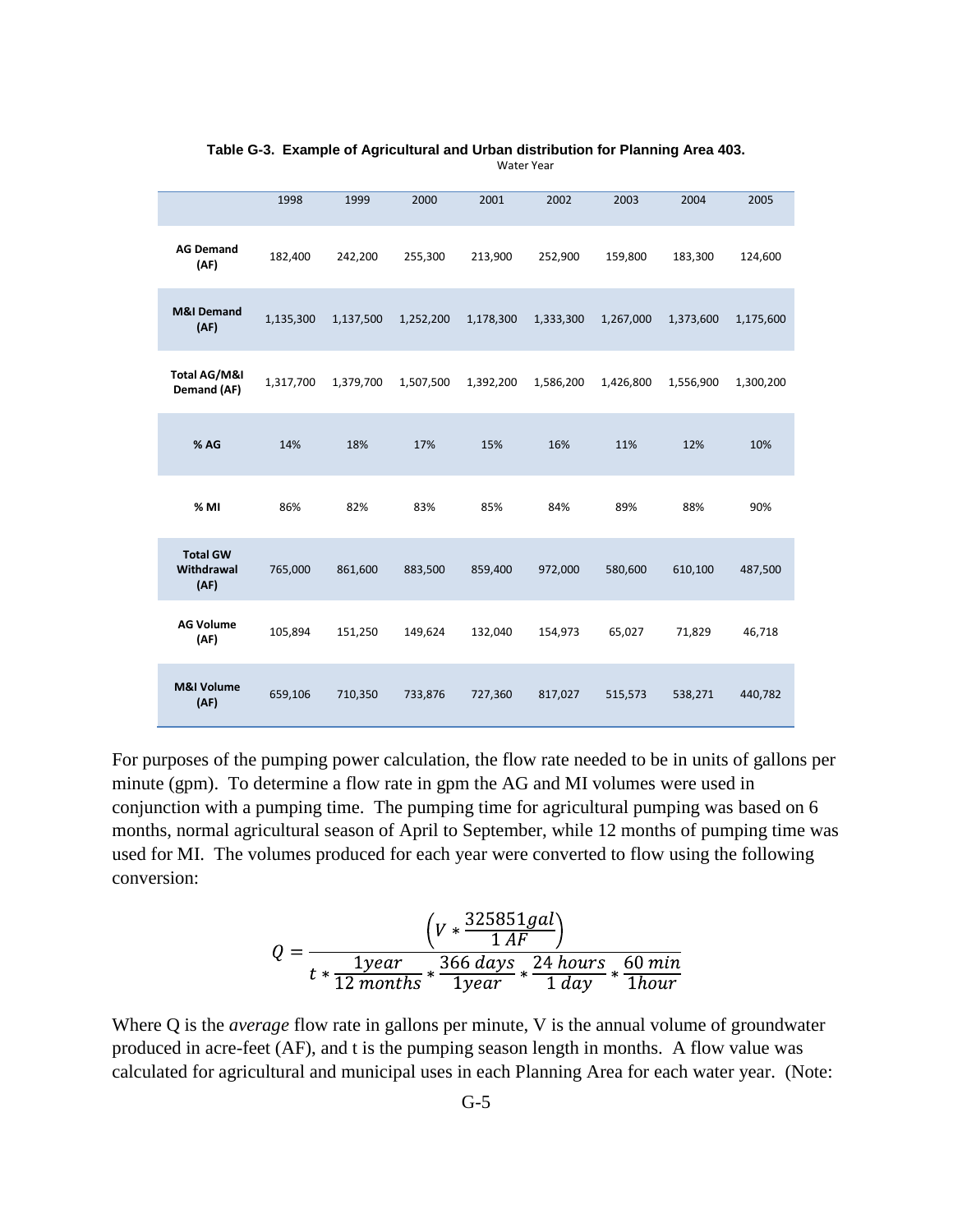a well's specific peak flow rate may be underestimated, especially MI wells, since most are not pumped fully 24 hours a day.)

#### **G.1.2.1 Total Dynamic Head**

The Total Dynamic head of a pump is a combination of static water level, well drawdown, column losses, and discharge pressure. This section discusses the calculations, sources, and assumptions used to determine values for each of these factors.

#### **G.1.2.2 Static Head**

Static head is the depth to the water surface prior to pumping. The California Water Data Library  $(CWDL)^4$  was utilized to determine static water levels in each of the Planning Areas. The CWDL is maintained and operated by DWR and is the most reliable source of groundwater basin information available. Groundwater level data were downloaded from the CWDL for each groundwater basin in the state for each year included in the study. Typically each well monitored by DWR is measured twice a year, once in spring prior to the AG pumping season and once in fall after the typical AG pumping season is complete. These numbers represent the high and low static water level range for each well. Each well was assigned to a Basin using the Integrate Water Resources Information System  $(IWRIS)^5$ 

Each groundwater basin was assigned to a Planning Area using  $DWR - B$ ulletin 118<sup>6</sup> update 2003. Bulletin 118 includes maps of each hydrologic region and the basins that correspond to each region. All region maps are included as attachments. Once the basins were assigned to planning areas, an average static head requirement for each Planning Area was determined from the water levels downloaded. The average water level across the Planning Area was calculated from the wells associated with each PA. This number takes into account the two key components of the static head pumping requirement, the range of water levels throughout the pumping season and the changes in topography throughout the Planning Area, resulting in a single static head for the Planning Area.

 $\overline{a}$ 

<sup>4</sup> http://www.water.ca.gov/waterdatalibrary/

<sup>5</sup> http://www.water.ca.gov/iwris/

<sup>&</sup>lt;sup>6</sup> http://www.water.ca.gov/groundwater/bulletin118/gwbasin\_maps\_descriptions.cfm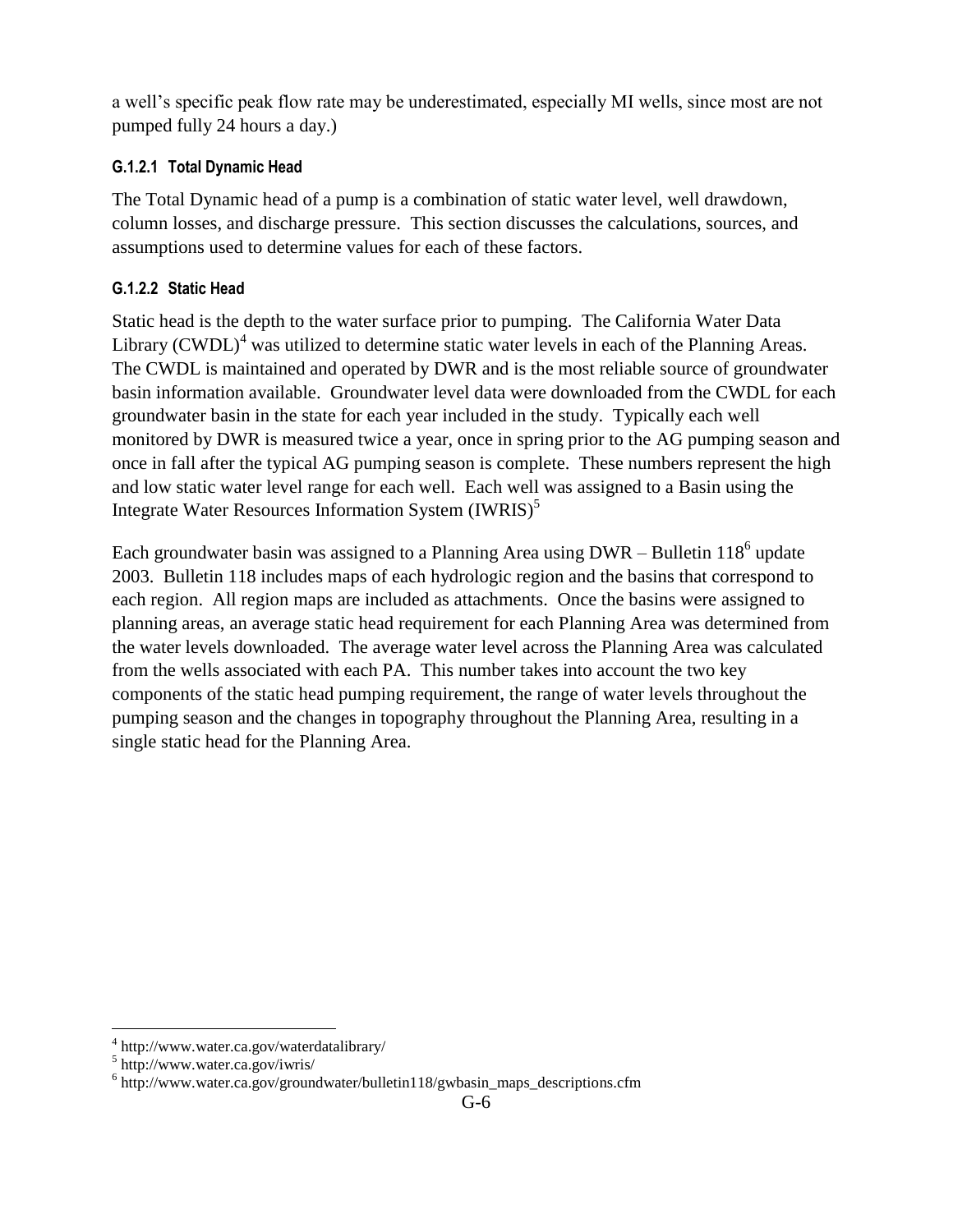

**Table G-4. Example of data collected from CWDL.**

.

| Meas.<br>Date | R.P.  | G.S.  |             |            |             | QM             | <b>NM</b>      |        |                |
|---------------|-------|-------|-------------|------------|-------------|----------------|----------------|--------|----------------|
|               | Elev. | Elev. | <b>RPWS</b> | <b>WSE</b> | <b>GSWS</b> | Code           | Code           | Agency | <b>Comment</b> |
|               |       |       |             |            |             |                |                |        |                |
| 4/6/1998      | 215   | 214   | 110.0       | 105.0      | 109.0       |                |                | 5108   |                |
| 10/6/1998     | 215   | 214   | 120.1       | 94.9       | 119.1       |                |                | 5108   |                |
| 4/12/1999     | 215   | 214   |             |            |             |                | $\overline{9}$ | 5108   |                |
| 10/13/1999    | 215   | 214   |             |            |             |                | $\overline{9}$ | 5108   |                |
| 4/29/2000     | 215   | 214   | 130.9       | 84.1       | 129.9       |                |                | 5108   |                |
| 9/25/2000     | 215   | 214   | 104.3       | 110.7      | 103.3       |                |                | 5108   |                |
| 4/18/2001     | 215   | 214   | 107.2       | 107.8      | 106.2       |                |                | 5108   |                |
| 9/26/2001     | 215   | 214   | 104.7       | 110.3      | 103.7       |                |                | 5108   |                |
| 5/23/2002     | 215   | 214   | 106.5       | 108.5      | 105.5       |                |                | 5108   |                |
| 11/1/2002     | 215   | 214   | 106.9       | 108.1      | 105.9       | $\overline{4}$ |                | 5108   |                |
| 4/23/2003     | 215   | 214   | 106.4       | 108.6      | 105.4       |                |                | 5108   |                |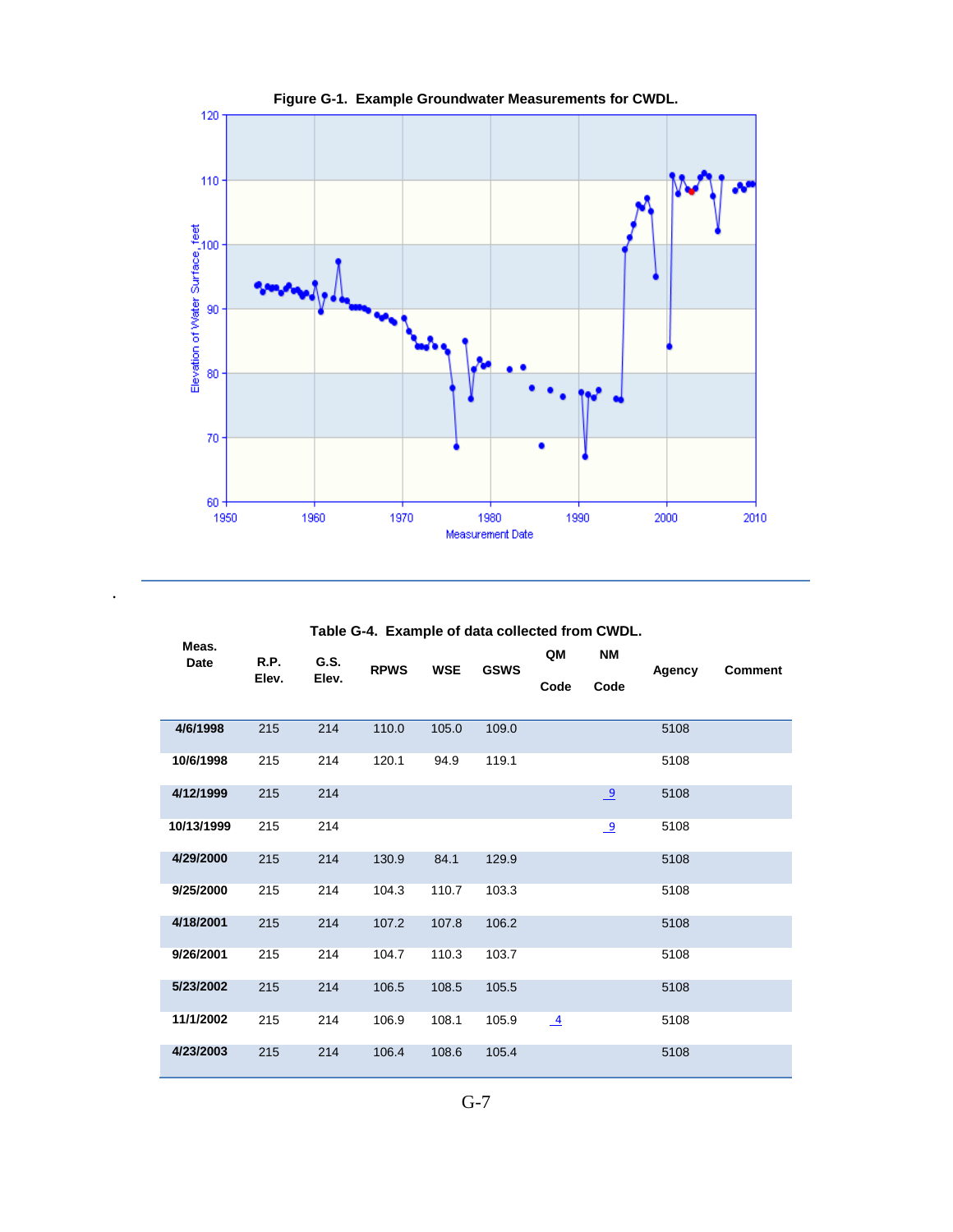| 10/21/2003 | 215 | 214 | 104.8 | 110.2 | 103.8 | 5108 |
|------------|-----|-----|-------|-------|-------|------|
| 4/14/2004  | 215 | 214 | 104.1 | 110.9 | 103.1 | 5108 |
| 10/28/2004 | 215 | 214 | 104.5 | 110.5 | 103.5 | 5108 |
| 4/28/2005  | 215 | 214 | 107.6 | 107.4 | 106.6 | 5108 |
| 10/20/2005 | 215 | 214 | 113.0 | 102.0 | 112.0 | 5108 |

#### **G.1.2.3 Data Gaps**

There were a couple different types of data gaps in the groundwater level data that needed to be handled.

- Data for the Planning Area was available for years surrounding the data gap.
- There was no data available for the Planning Area, but data was available for other Planning Area's in the same hydrologic zone with similar topography.
- There was no data for a Planning Area or Planning Areas with similar characteristics in the same hydrologic region.

In the first scenario, a linear interpolation method was used to fill in data gaps. Having available data from years prior to and after the study period allowed a simple linear interpolation of the data to determine the water levels in a Planning Area for the years in question. The difference in the water level prior to the data gap and after the data gap were split by the number of years missing from the data and then added sequentially to the baseline or prior data point for each year of the missing sequence. The data was interpolated for the individual well data downloaded from CWDL. For example planning area 707 – Uplands Planning Area in the Tulare Lake hydrologic region had well measurement data for 1997, 1999, 2002 and 2004. Therefore, three interpolations were required to fill in the annual gaps in the data that pertained to the study period, 1998-2005. Table G-5 shows results of the interpolation for Planning Area 707.

**Table G-5. Data Interpolation Example**

| Table G-5. Data Interpolation Example |      |          |        |       |                     |                  |                                    |  |  |  |  |
|---------------------------------------|------|----------|--------|-------|---------------------|------------------|------------------------------------|--|--|--|--|
| <b>Water Levels (ft-bgs)</b>          |      |          |        |       |                     |                  |                                    |  |  |  |  |
|                                       |      |          |        |       |                     |                  |                                    |  |  |  |  |
|                                       |      |          |        |       |                     |                  |                                    |  |  |  |  |
| <b>Planning</b><br>Area               | Year | Previous | Target | Post  | Data Gap<br>(Years) | Sequence<br>Year | Annual Change<br>(f <sup>t</sup> ) |  |  |  |  |
| 707                                   | 1998 | 50.43    | 45.00  | 42.29 | 2                   | $\overline{2}$   | $-2.71$                            |  |  |  |  |
| 707                                   | 2000 | 42.29    | 46.30  | 54.33 | $\overline{2}$      | $\mathbf{1}$     | 4.01                               |  |  |  |  |
| 707                                   | 2001 | 42.29    | 50.31  | 54.33 | $\overline{2}$      | $\overline{2}$   | 4.01                               |  |  |  |  |
| 707                                   | 2003 | 54.33    | 55.51  | 56.69 | $\mathbf{1}$        | $\mathbf{1}$     | 1.18                               |  |  |  |  |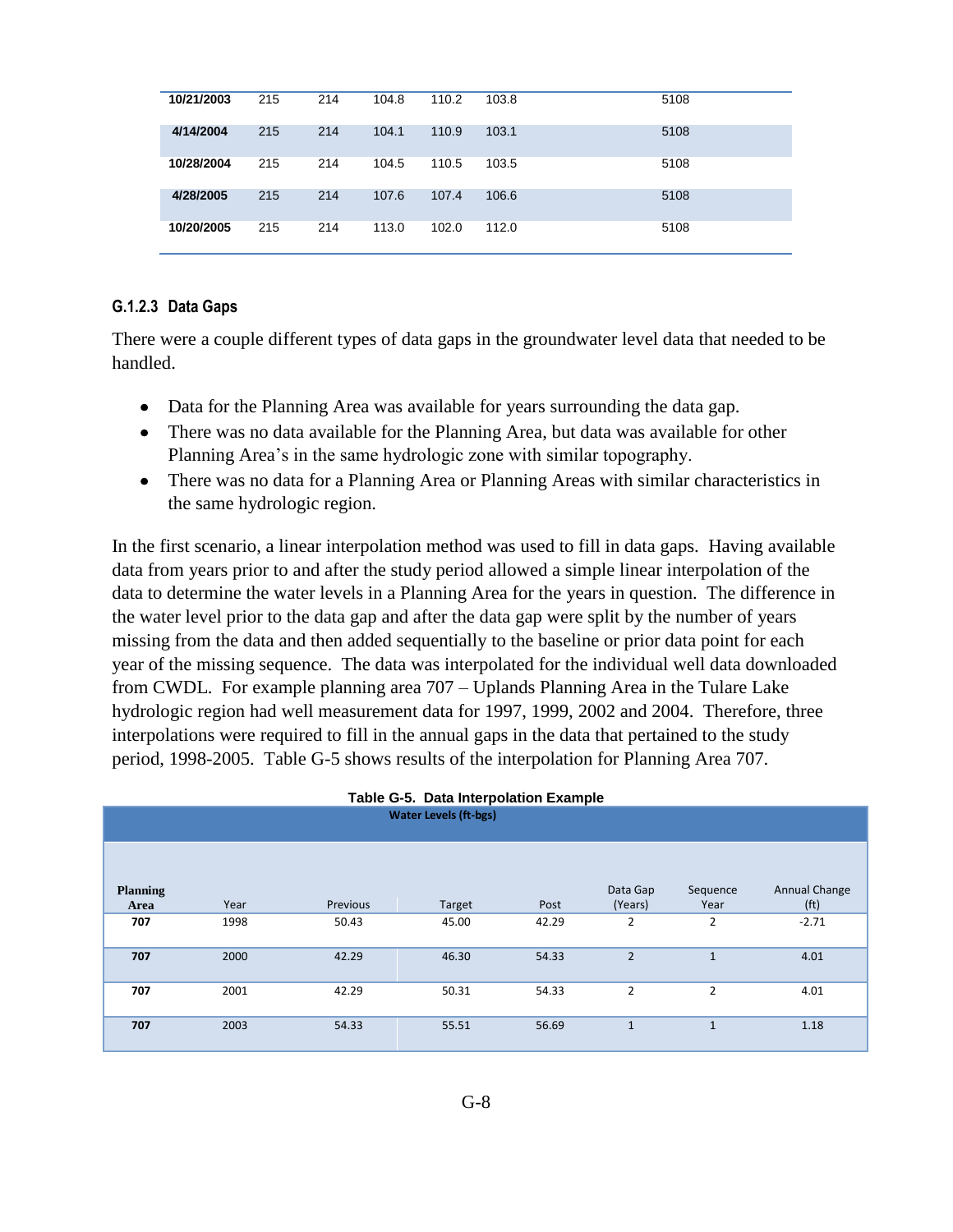In the event that no water level data was available for a Planning area within the years requested from CWDL, and there was a Planning Area in the same hydrologic region that had the same characteristics the water level data from the similar Planning Area were substituted for the missing data. For example, Planning Area 502 – Upper Northwest Planning Area, which is part of the Sacramento River Hydrologic Region, did not have any pertinent groundwater level data available. Planning Area 505 – Southwest Planning Area has similar characteristics to that of Planning Area 502 and is also part of the Sacramento River Hydrologic Region. Therefore, the groundwater level information from this adjacent planning are were applied to Planning Area 502. This method was applied to Planning Area's: 502, 601, 604, 610, and 705. The total production from these planning areas was less than 4% of the statewide groundwater production for any of the years included in this study. Of that total, as much as 95% came from Planning Area 705.

#### **G.1.2.4 Drawdown**

One of side effects of pumping is well drawdown. Drawdown is the change in water levels at a well due to pumping. The drawdown in a well is dependent on the flow rate in the well and length of pumping. For large groundwater pumps significant geologic investigations and aquifer testing are performed to determine aquifer capacity, or pumping rate. For this study, an average drawdown of 35 feet<sup>7</sup> was used in determining the pumping TDH for each well in the hydrologic regions.

#### **G.1.2.5 Column Losses**

The friction losses in the pump column are based on the size of the column, column material, shaft size, flow, and length of column. For purposes of this model, pipe friction losses were taken for pipe diameters of  $2<sup>n</sup> - 12<sup>n</sup>$  for flows with an equivalent velocity of approximately 5 feet per second  $(fps)^8$ . The resulting aggregate value of friction loss was 2.98 feet per 100 feet of column.

The column length or pump setting was determined by using the groundwater levels for each planning area, and anticipated drawdown for wells in the planning area. The total pump setting was calculated for each planning area by totaling the static water level, drawdown, and the Net Positive Suction Head Required. For this model the Net positive suction head was determined to be twenty feet, or two ten foot column lengths.

#### **G.1.2.6 Discharge Pressure**

 $\overline{a}$ 

The discharge pressure for agricultural purposes and municipal purposes can be significantly different. In general; agricultural pumping requires little discharge pressure as water is discharged after short piping system into system drainage canals, from which point water is delivered by gravity to turnouts and siphons along the canal.

 $7$  California Agricultural Water Electrical Energy Requirements, Irrigation Research and Training Center (ITRC), 2003

<sup>8</sup> Johnston Pump Company Pump Manual, Version 1996.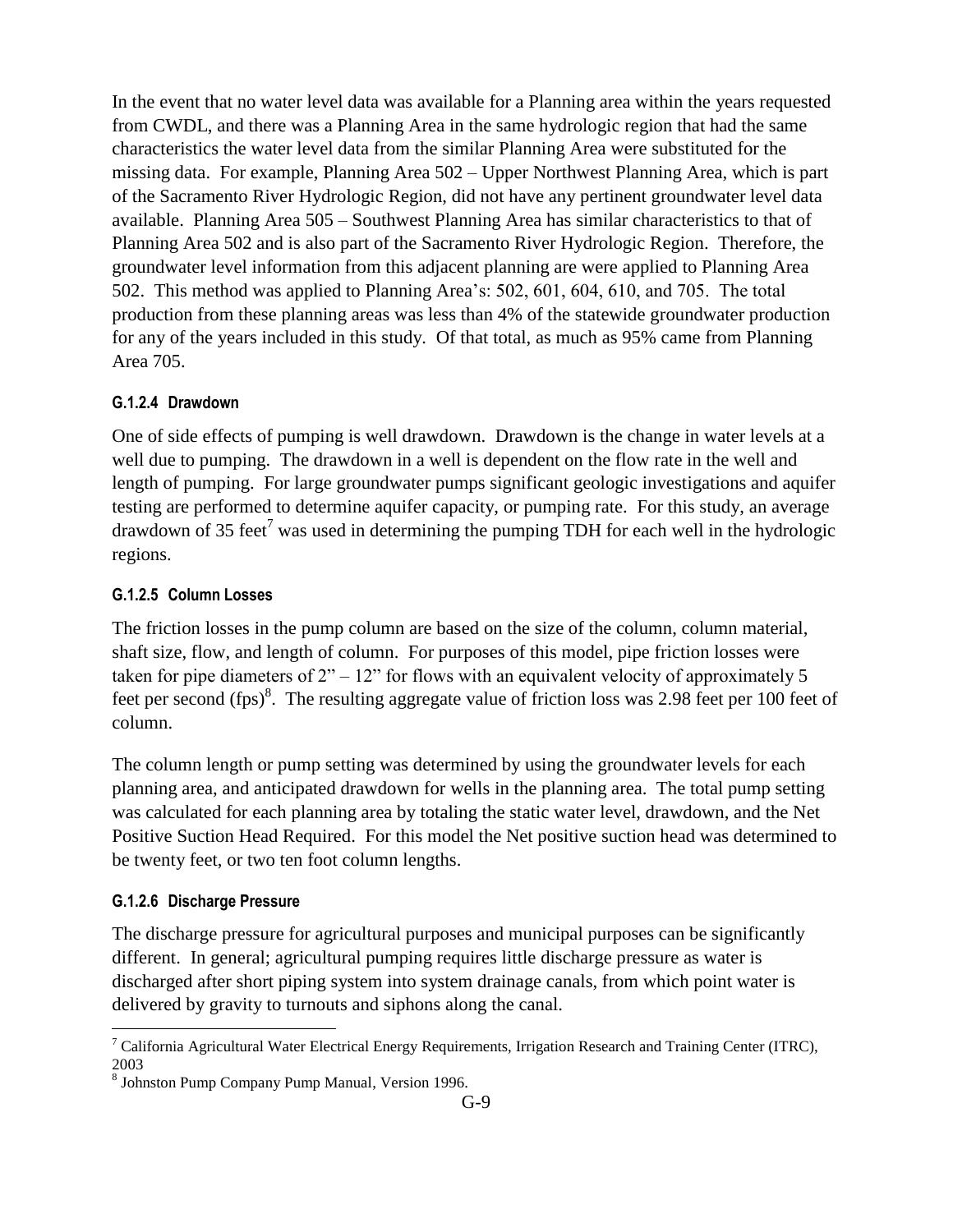For municipal purposes, groundwater requires high head to compensate for elevation changes, distribution pipe friction loss, and distribution system pressures. For the purposes of this model, municipal system pressures were determined to be 60 psi or 138.6 feet, which takes into account varying topography and size of the various distribution systems in each Planning Area and Hydrologic Region.

### **G.1.2.7 Energy**

Energy consumption of groundwater pumping can be determined through a series of established calculations and conversions. The following steps were taken to determine the energy consumption of groundwater production in each Planning Area for each water use.

1. Calculate the pump horse power or Brake Horse Power using:

$$
\bullet \quad BHP = \frac{Q * G * TDH}{3960 * np}
$$

- BHP Brake horse power
- $\bullet$  Q Flow in gallons per minute (gpm).
- G Specific Gravity of the fluid (Water).
- TDH Total Dynamic Head (ft)
- $\bullet$  np pump efficiency
- 2. Calculate the Input Horse Power (IHP) using :

$$
\blacksquare \quad IHP = \frac{BHP}{nm}
$$

- IHP Input Horse Power
- BHP Brake Horse power
- $\bullet$  nm Motor efficiency
- 3. Convert Horse Power to kilo-watts (kW) using:
	- $kW = IHP * 0.746$ 
		- $\bullet$  kW kilo-watt
		- IHP Input Horse power

## **G.2 Energy Intensity**

The energy intensity for each water use in each planning area was then calculated using the following steps.

1. Determine the time required to produce 1 acre-foot of water using:

$$
T = \frac{Total Hours}{TotalWalk}
$$

Total Volume

- $\bullet$  Hours per acre-foot, T (hrs/AF)
- "Total hours" is the total number of hours in the pumping season.
- Total Volume of the water use (Ag or Urban) for the Planning Area.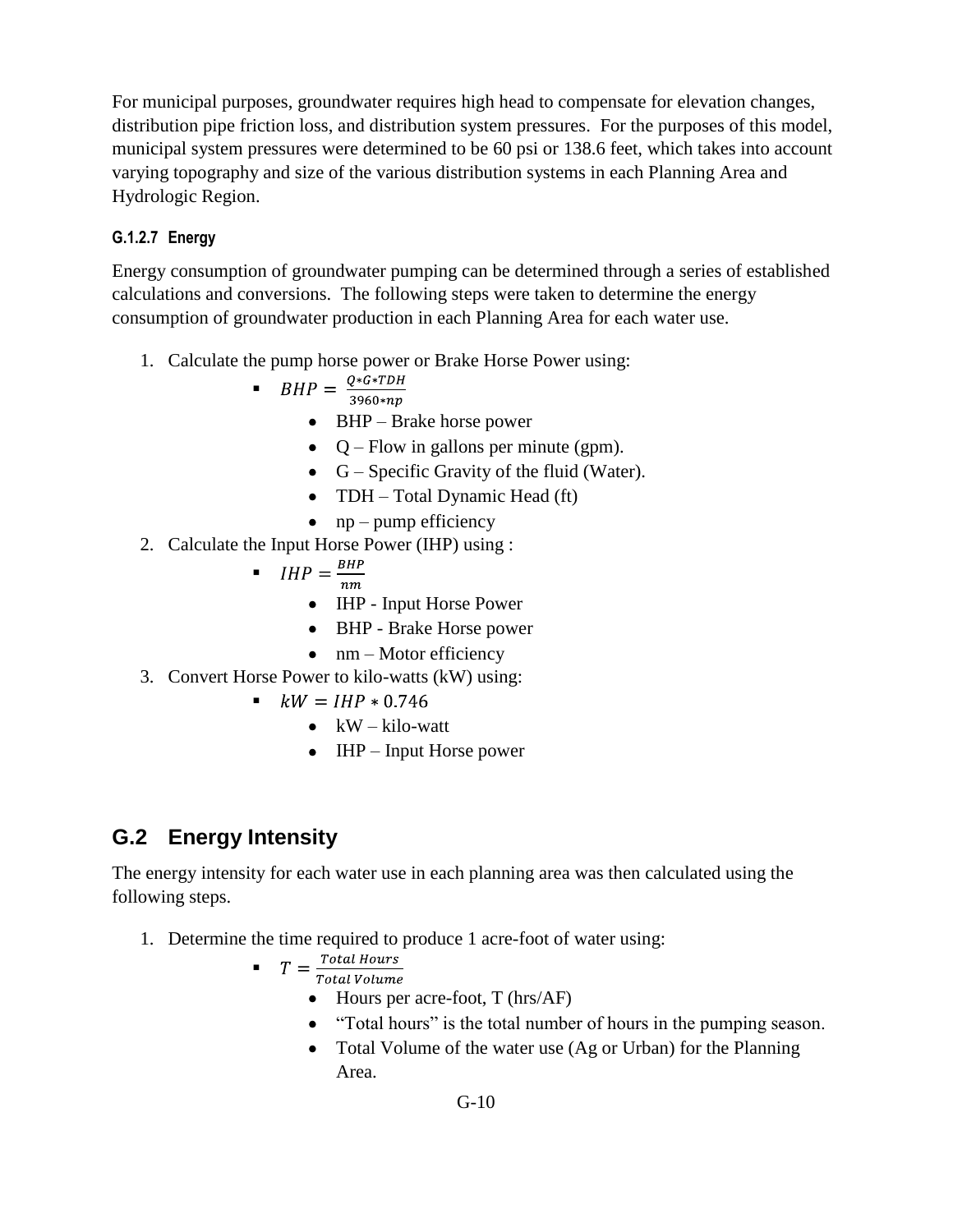2. The Energy Intensity, EI (kWh/AF) can be determined by multiplying the power required by the time is takes to produce 1 acre-foot of water.

```
1. EI = kW * T
```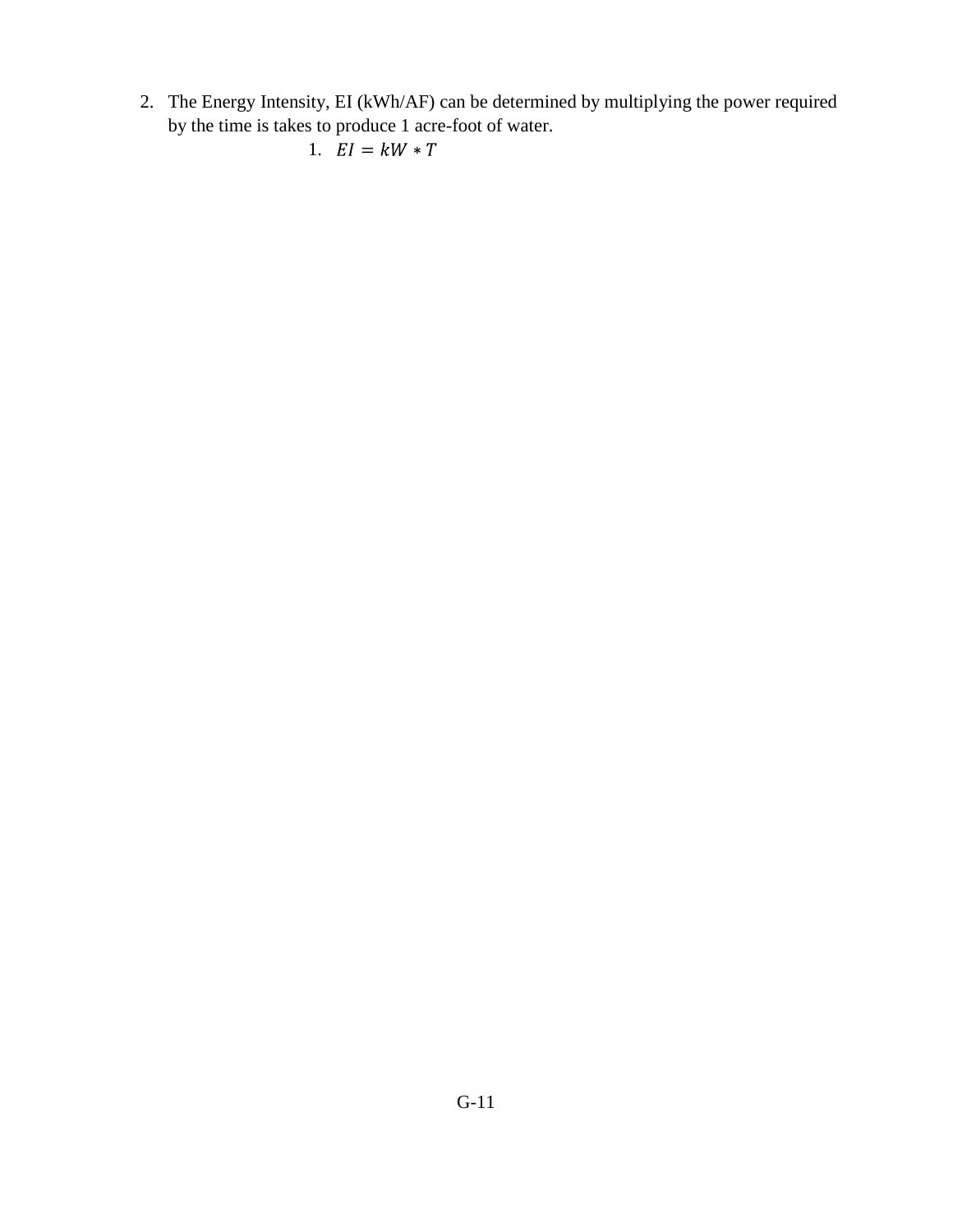

## **G.3 Attachment A: DWR Planning Area Map.**

 $\overline{a}$ 

<sup>&</sup>lt;sup>9</sup> http://www.waterplan.water.ca.gov/docs/maps/pa-web.pdf